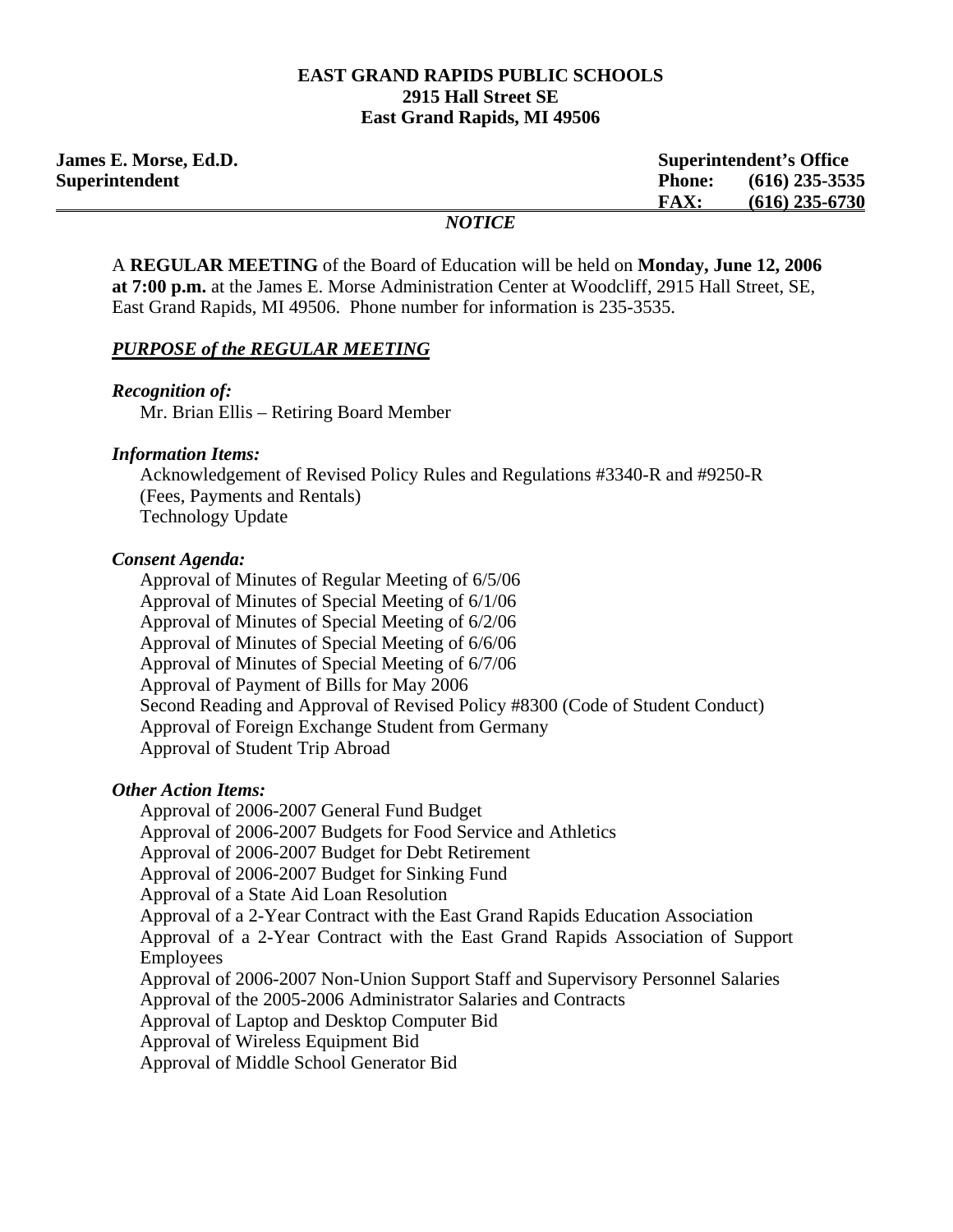## *Administrative Reports:*

New Teacher Hires Summer Curriculum Work Countywide Diversity Kick-off – August 24, 2006

 *Board Reports:* 

Mrs. Beth Lent, President East Grand Rapids Board of Education

- \* Minutes for this meeting will be available in the Superintendent's Office at 2915 Hall St. SE, East Grand Rapids, MI 49506. The phone number is 235-3535.
- \*\* If you plan to attend and have a special need and require accommodation to attend this meeting, please contact Dr. James Morse at 235-3535 aht 06/09/06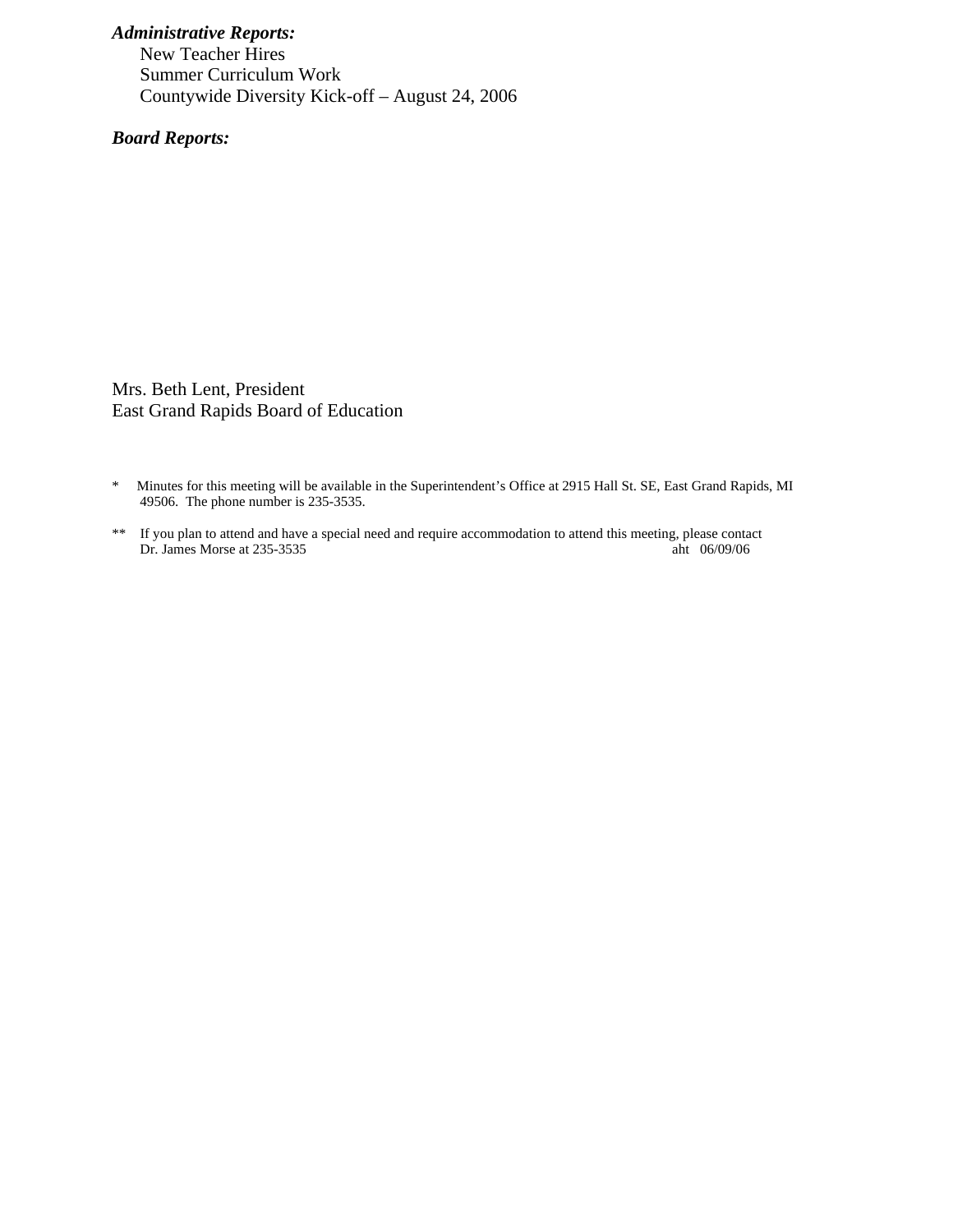# *Our Mission:*

# *Educating and inspiring each student to navigate*

*successfully in a global community.* 

# EAST GRAND RAPIDS PUBLIC SCHOOLS Kent County, Michigan

**REGULAR Meeting of the East Grand Rapids Board of Education**

James E. Morse Administration Center at Woodcliff,

2915 Hall SE, East Grand Rapids, MI 49506 Phone 616-235-3535.

# **Monday, June 12, 2006**

# **Community Board Room**

# **7:00 p.m.**

# **AGENDA**

- 1. Meeting Called to Order
- 2. Acknowledgment of Guests
- 3. Public Comments
- 4. Recognition of Retiring Board of Education Member:

Mr. Brian Ellis

- 5. Communications to and from the Board
- 6. EGREA President's Report Mrs. Nancy McSkimming

## *Information Items*

- 7. Acknowledgement of Policy Rules and Regulations #3340-R and #9250-R (Fees, Payments and Rentals) (Enclosure #7)
- 8. Technology Update Mr. Doug Jenkins
	- a. Data Warehouse, Student Laptop and Technology Bond Update
	- b. Update on results of Bond Issue, Proposition III Survey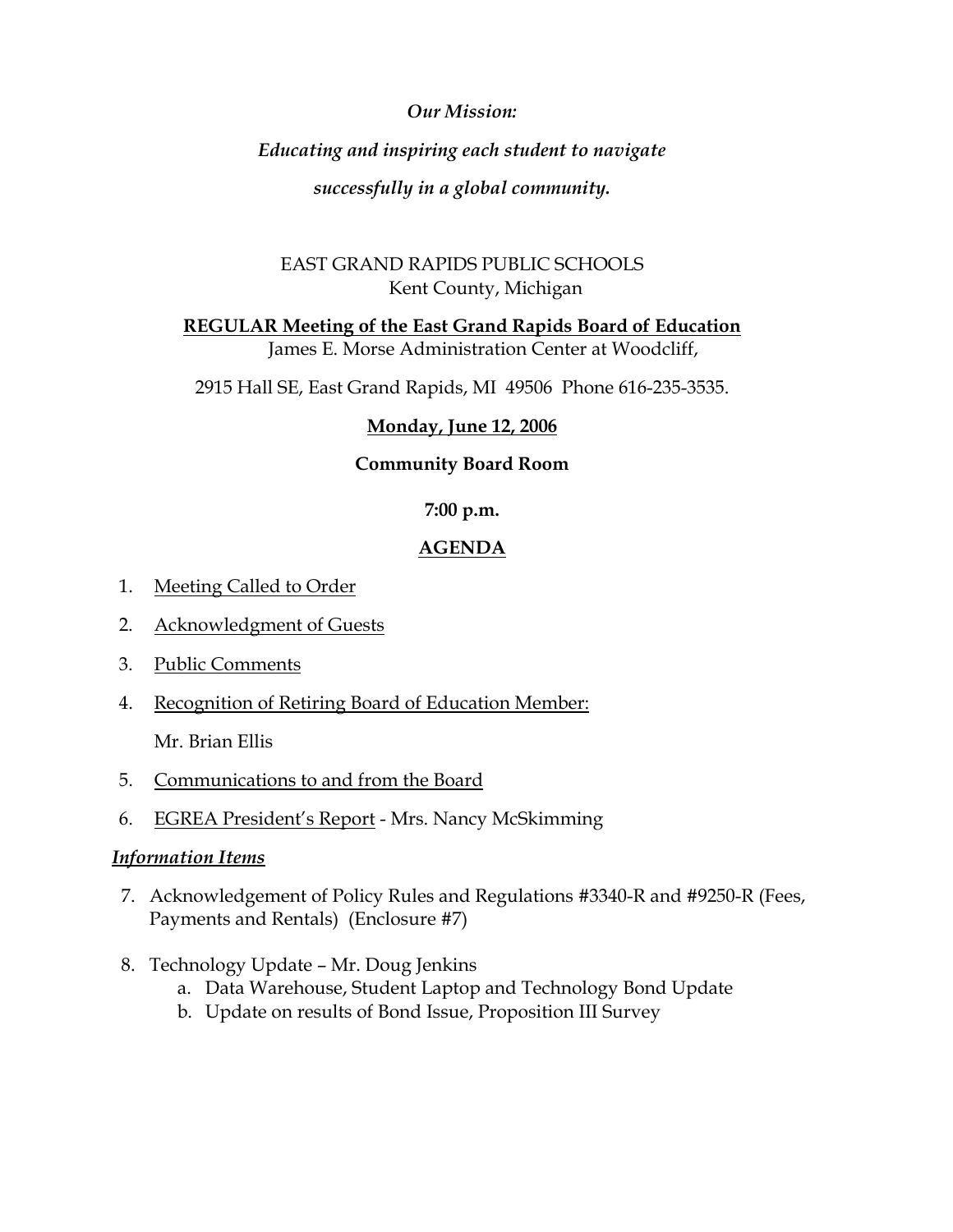### *Action Items – Consent Agenda:*

| Background: | In order to save time during the meeting, we are using a  |  |
|-------------|-----------------------------------------------------------|--|
|             | Consent Agenda. Items in the Consent Agenda include       |  |
|             | those that are considered routine or have been previously |  |
|             | discussed by the Board of Education. Any Board            |  |
|             | Member may request to have any item removed for a         |  |
|             | separate discussion and vote.                             |  |

 Recommendation: Motion to approve items in the Consent Agenda Numbers \_9\_ through \_17.

- 9. Approval of Minutes of REGULAR MEETING of 6/05/06 (Enclosure #9)
- 10. Approval of Minutes of SPECIAL MEETING of 6/1/06 (Enclosure #10)
- 11. Approval of Minutes of SPECIAL MEETING of 6/2/06 (Enclosure #11)
- 12. Approval of Minutes of SPECIAL MEETING of 6/6/06 (Enclosure #12)
- 13. Approval of Minutes of SPECIAL MEETING of 6/7/06 (Enclosure #13)
- 14. Approval of Payment of Bills for May 2006 (Enclosure #14)
- 15. Second Reading and Approval of Revised Policy #8300 (Code of Student Conduct) (Enclosure #15)
	- Background: The first reading of revised policy #8300 was on the June 5, 2006 agenda.
	- Recommendation: Approval of updated policy #8300 as recommended by the Policy Committee and the Superintendent.
- 16 . Approval of a Foreign Exchange Student from Germany (Enclosure #16)

 Background: The High School Administration recommends that foreign exchange student, David Lohr, from Germany, be approved for enrollment at East Grand Rapids High School during the 2006-07 school year.

- Recommendation: Motion to approve the recommendation by the administration that David Lohr from Germany be enrolled at East Grand Rapids High School for the 2006-07 school year.
- 17. Approval of Student Trip Abroad (Enclosure #17)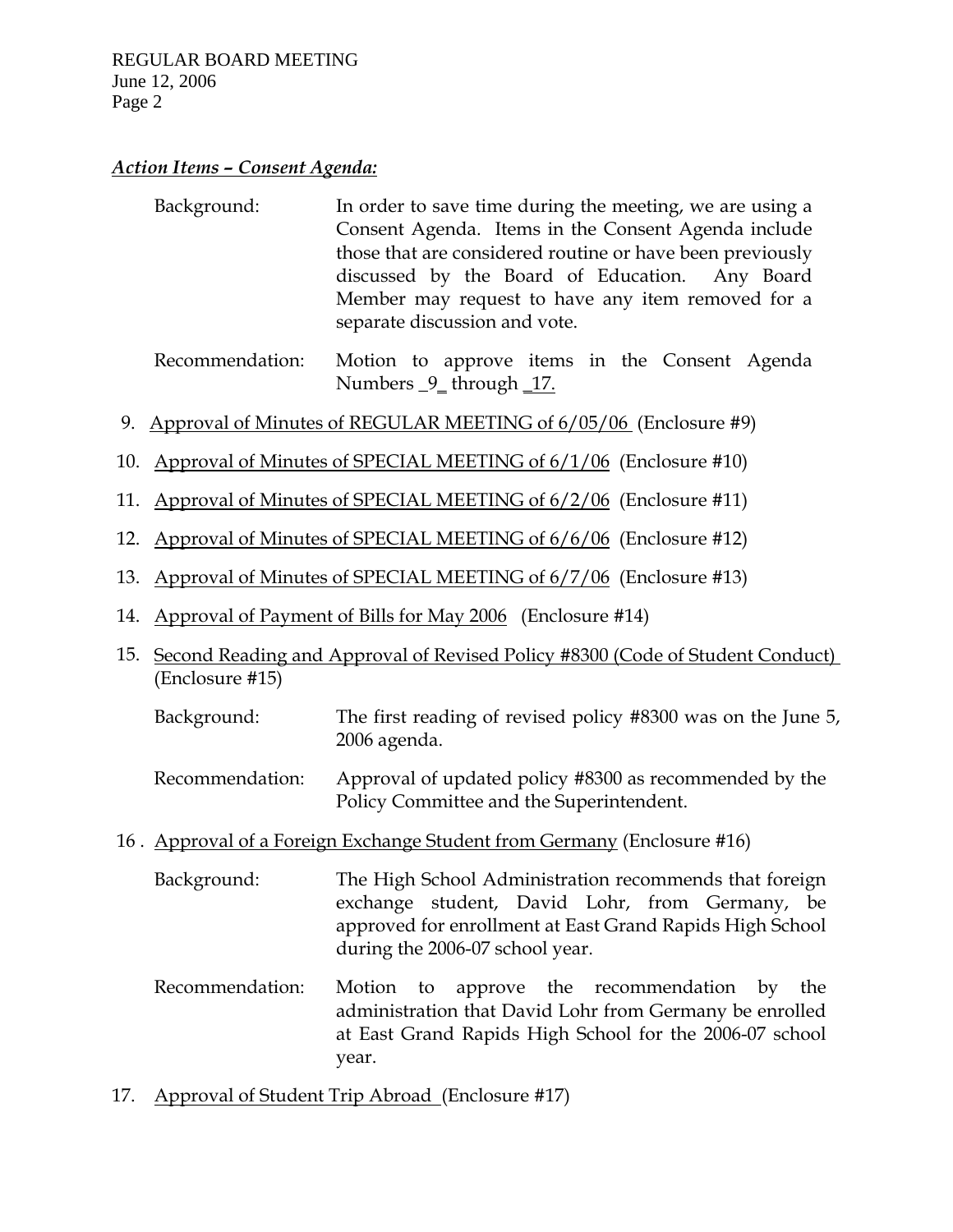| Background:     | In accordance with Board of Education Policy #7490, Mr.<br>Cwayna is requesting Board approval of an overseas<br>student/teacher trip. |
|-----------------|----------------------------------------------------------------------------------------------------------------------------------------|
| Recommendation: | Motion to approve the overseas student/teacher trip as<br>recommended by the Superintendent.                                           |

### *Other Action Items:*

*Note: Items 18-22 have been reviewed and approved by the Finance Committee, Superintendent and Assistant Superintendent for Business* 

- 18. Approval of 2006-2007 General Fund Budget (Enclosure #18)
	- Background: The Board of Education is required to adopt a budget for the General Fund for 2006-2007 prior to June 30, 2006. Our process has been ongoing since last September. The Finance Committee has reviewed the final document.
	- Recommendation: Motion to approve the 2006-2007 General Fund Budget as presented.
- 19. Approval of the 2006-2007 Budgets for Food Service and Athletics (Enclosure #19)
	- Background: The State of Michigan requires separate budgets for Food Service and Athletics.
	- Recommendation: Motion to approve the 2006-2007 Budgets for Food Service and Athletics per Enclosure #19.
- 20. Approval of the 2006-2007 Budget for Debt Retirement (Enclosure #20)
	- Background: The State of Michigan requires an individual budget for Debt Retirement.
	- Recommendation: Motion to approve the 2006-2007 Budget for Debt Retirement per Enclosure #20.
- 21. Approval of the 2006-2007 Budget for the Sinking Fund (Enclosure #21)
	- Background: The State of Michigan requires an individual budget for the Sinking Fund.
	- Recommendation: Motion to approve the 2006-2007 Budget for the Sinking Fund per Enclosure #21.
- 22. Approval of a State Aid Loan Resolution (Enclosure #22)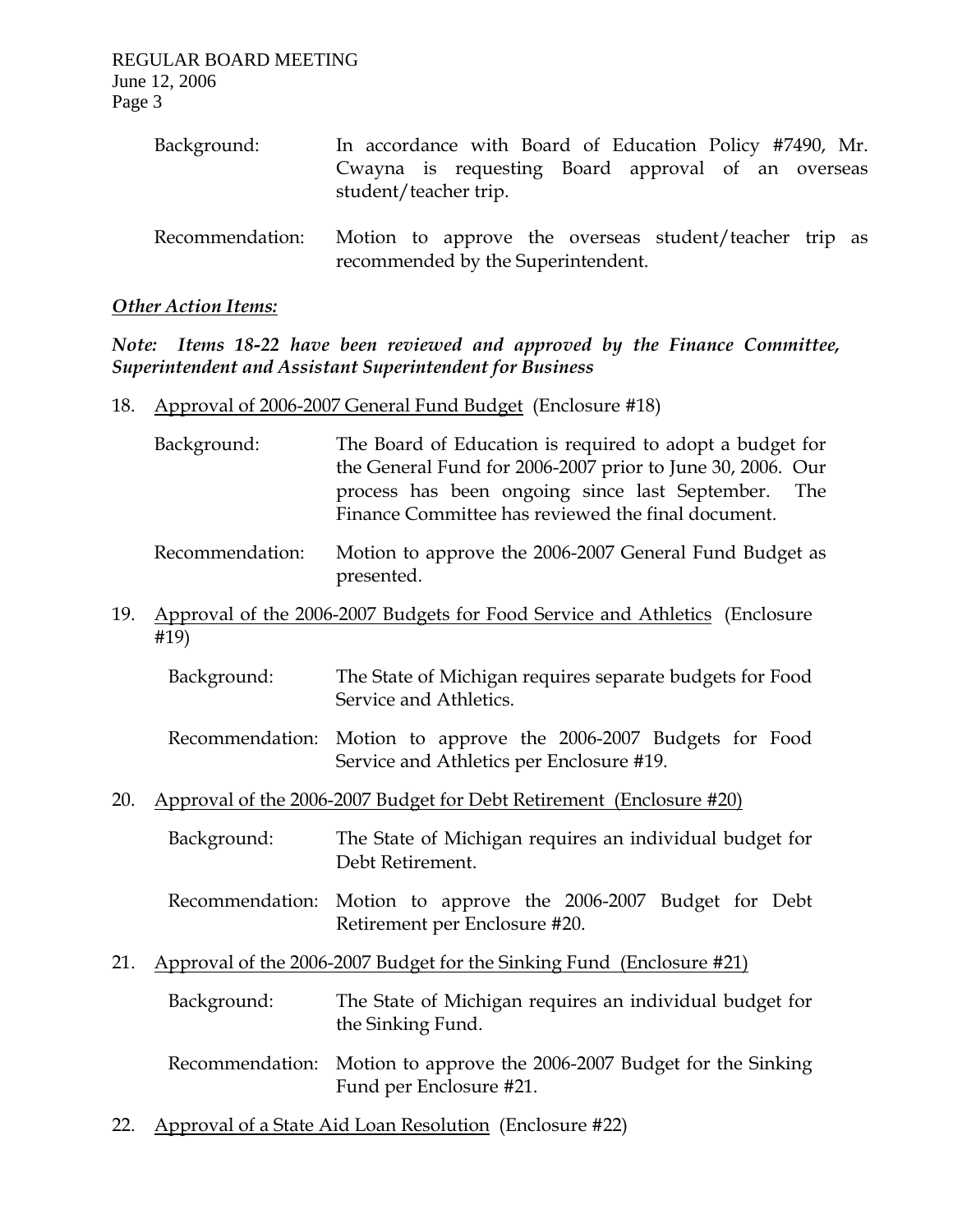| Background:     | The district borrows annually from the State to ensure<br>positive cash flow in the General Fund. This loan is<br>required due to the fact that district State Aid payments<br>do not begin until October. |
|-----------------|------------------------------------------------------------------------------------------------------------------------------------------------------------------------------------------------------------|
| Recommendation: | Motion to approve the attached resolution authorizing                                                                                                                                                      |

- the district to borrow funds in anticipation of State Aid. 23. Approval of a 2-Year Contract with the East Grand Rapids Education
	- Association (EGREA) (Enclosure #23)
		- Background: The East Grand Rapids Education Association (EGREA) and the administration have negotiated a 2-year agreement which reduced the increase in health care costs and provides a modest salary increase.
		- Recommendation: Motion to approve a 2-year contract with the East Grand Rapids Education Association (EGREA) upon the recommendation of the Superintendent.
- 24. Approval of a 2-Year Contract with the East Grand Rapids Association of Support Employees (EGRASE) (Enclosure #24)
	- Background: The East Grand Rapids Association of Support Employees (EGRASE) and the administration have negotiated a 2-year agreement with reductions in health insurance costs and a modest increase on the hourly rate.
	- Recommendation: Motion to approve a 2-year contract with the East Grand Rapids Association of Support Employees (EGRASE) upon the recommendation of the Superintendent.
- 25. Approval of 2006-2007 Non-Union Support Staff and Supervisory Personnel Salaries
	- Background: The Superintendent recommends and the Personnel Committee supports a 2% increase and WMHIP insurance for Non-Union support Staff and Supervisory Personnel for the 2006-2007 school year.
	- Recommendation: Motion to approve a 2% increase and WMHIP insurance for Non-Union Support Staff and Supervisory Personnel as recommended by the Superintendent and supported by the Personnel Committee.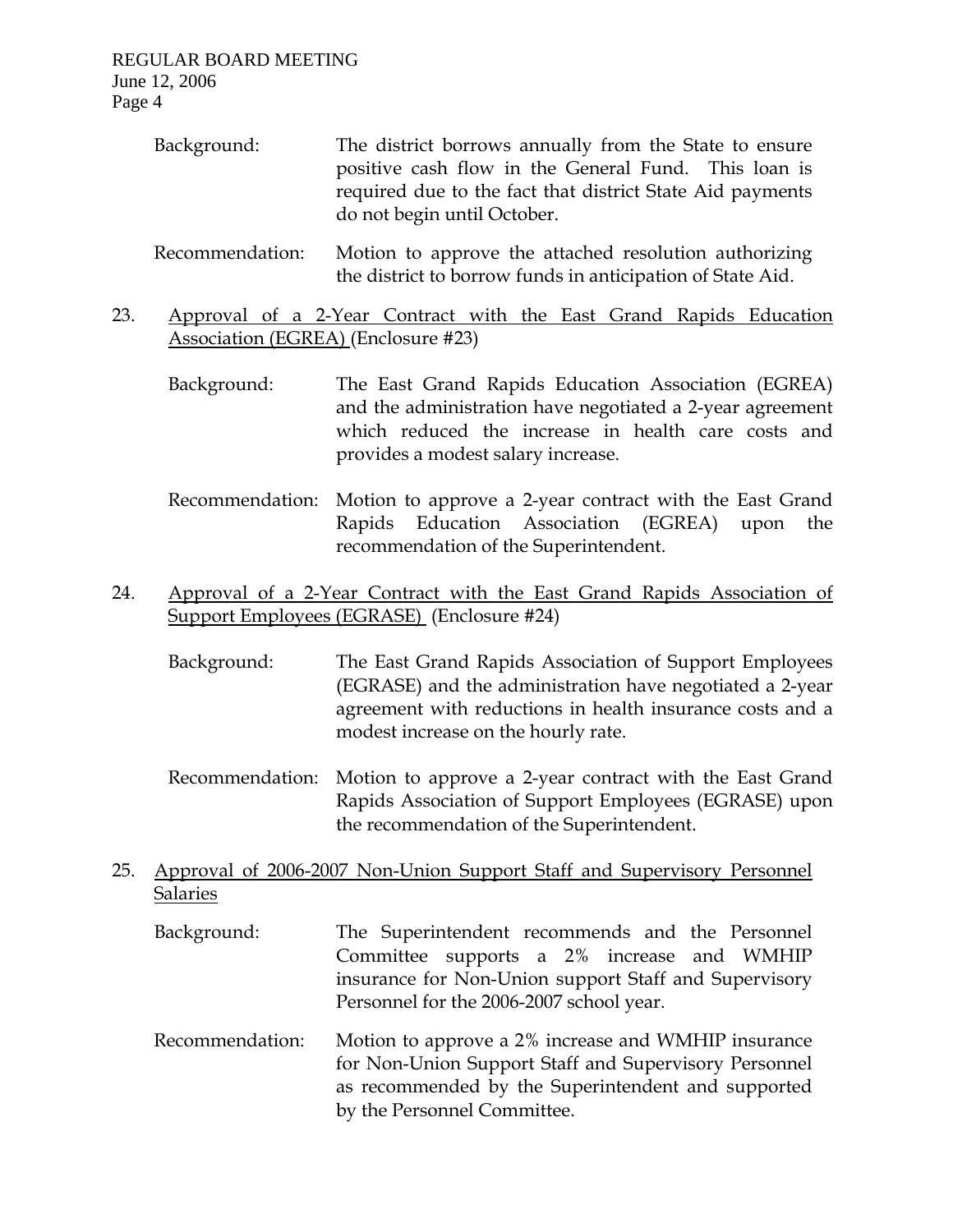- 26. Approval of the 2005-2006 Administrator Salaries and Contracts (Enclosure #26)
	- Background: The Superintendent and the Personnel Committee recommend the salaries, contracts and WMHIP insurance for administrators as presented in Enclosure #26.
	- Recommendation: Motion to approve the salary schedule, contracts and WMHIP insurance as recommended by the Superintendent and the Personnel Committee.

### 27. Approval of Laptop and Desktop Computer Bid (Bond)

- Background: Request for proposals were sent to vendors to furnish laptop and desktop computers for teaching staff and classroom computer labs.
- Recommendation: Motion to award a contract as recommended by the Facilities Committee and Superintendent for laptop and desktop computers.

## 28. Approval of Wireless Equipment Bid (Bond)

- Background: Requests for proposals were sent to vendors to furnish wireless equipment.
- Recommendation: Motion to award a contract as recommended by the Facilities Committee and Superintendent for wireless equipment.

## 29. Approval of Middle School Generator Bid (Bond)

 Background: Requests for proposals were sent to vendors to furnish a natural gas generator to service the technology hub at the Middle School.

 Recommendation: Motion to award a contract as recommended by the Facilities Committee and Superintendent for the generator at the Middle School.

## *Administrator Reports*

30. Superintendent

New Teacher Hires (Enclosure #30)

- 31. Assistant Superintendent of Business
- 32. Assistant Superintendent of Instruction